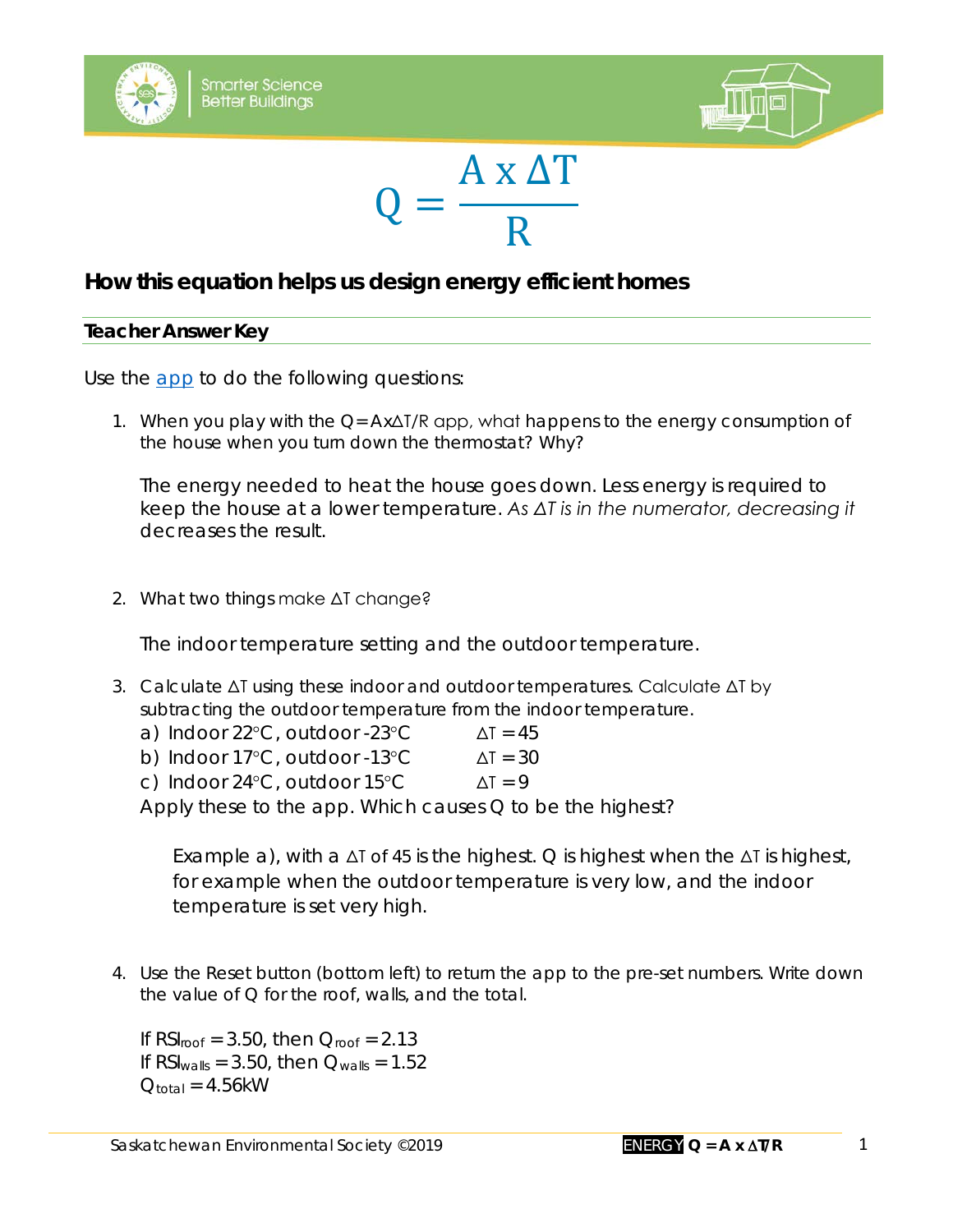



Now, double the RSI-value in the roof. What happens to  $Q_{\text{roof}}$ , and  $Q_{\text{total}}$ ? Why? Now double the RSI-Value in the walls. Which has more impact? *Think:* Why do you think this is the case?

*if RSIroof = 7.00, then Qroof = 1.06. Qtotal = 3.49kW Qroof and Qtotal both went down when the roof insulation is doubled.*

*If RSIwalls = 7.00, then Qwalls = 0.76. Qtotal = 3.80kW*

*Doubling the roof insulation was more effective than doubling the wall insulation. Doubling the roof insulation resulted in a Qtotal of 3.49. Doubling the wall insulation resulted in a Qtotal of 3.80. Why? This is where area makes a difference. In this case, there is more roof area than wall area. With more roof area, doubling roof insulation makes more of an impact in lowering Q.* 

5. If you add insulation to the roof, but not to the walls, does it still lower the home's energy consumption?

*Yes, although the same amount of heat would be lost through the walls, less*  heat would be lost through the roof, so with more roof insulation, there is overall *less heat loss.* 

6. Why does a bigger house use more energy?

*A bigger house has more surface area to heat than a smaller house.*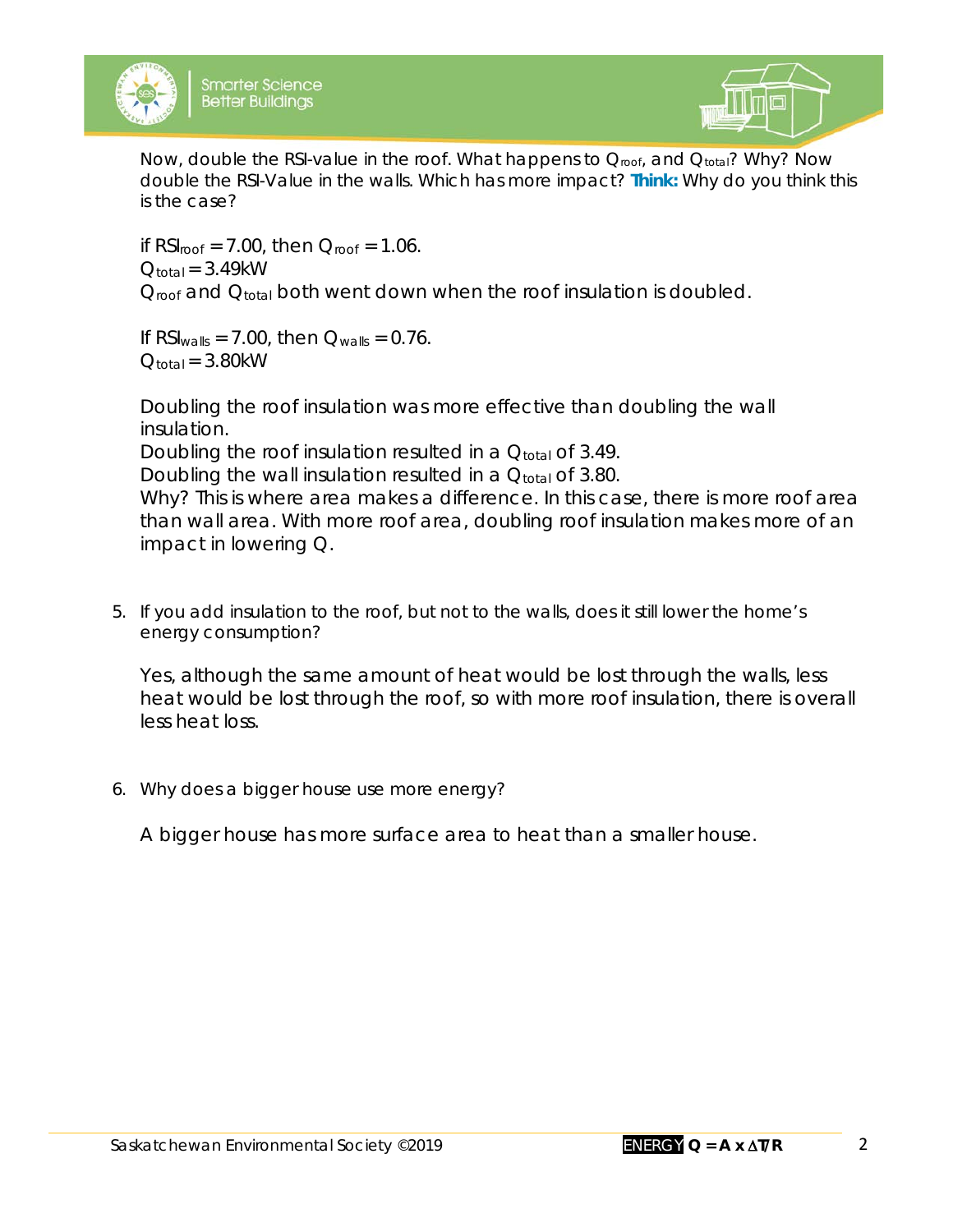



7. Use the Reset button to return the app to pre-set numbers. Use the app to calculate the Q<sub>total</sub>, and Annual energy for heating for the four preset houses in the app. Create bar graphs comparing all these variables. What does this information show, and what does the annual energy say about how we build our homes?

| Sample                | <b>RSI</b>                    |                                   |                                   | $Q_{\text{total}}$ | Annual  |
|-----------------------|-------------------------------|-----------------------------------|-----------------------------------|--------------------|---------|
| houses                | Walls                         | <b>Basement</b>                   | Roof                              |                    | Energy  |
| Vereco home           | 6.21 $m^{20}$ C/W             | 4.67 $m^{20}$ C/W                 | 13.25 m <sup>2</sup> °C/W         | 2.10GJ             | 26.3GJ  |
| Home built to<br>code | 3.12 m <sup>2</sup> °C/W      | 3.32 $m^{20}$ C/W                 | 6.29 $m^2$ °C/W                   | 3.85GJ             | 48.1GJ  |
| 1970s Split<br>level  | $2.17 \text{ m}^2\text{°C/W}$ | $2.31 \text{ m}^{2} \text{°C/W}$  | 4.84 m <sup>2</sup> °C/W          | 5.37GJ             | 67.2GJ  |
| <b>Eatons House</b>   | $0.71 \text{ m}^2\text{°C/W}$ | $0.60 \text{ m}^2\textdegree C/W$ | $0.30 \text{ m}^2\textdegree C/W$ | 37.61GJ            | 470.3GJ |

What does this information show, and what does the annual energy say about how we build our homes?

The greater the RSI insulation value of walls, basement and roof, the less Qtotal *and annual energy is used by the home. The Eaton's house had terrible insulation and uses a lot more energy than the others.* 

*There is a medium sized increase in insulation from the 1970s Split level to the Home built to code, and a much bigger increase from the Home built to code to the Vereco home. A lot of energy could be saved by building homes with better insulation or building them to a higher standard.*

*Bar graphs:*

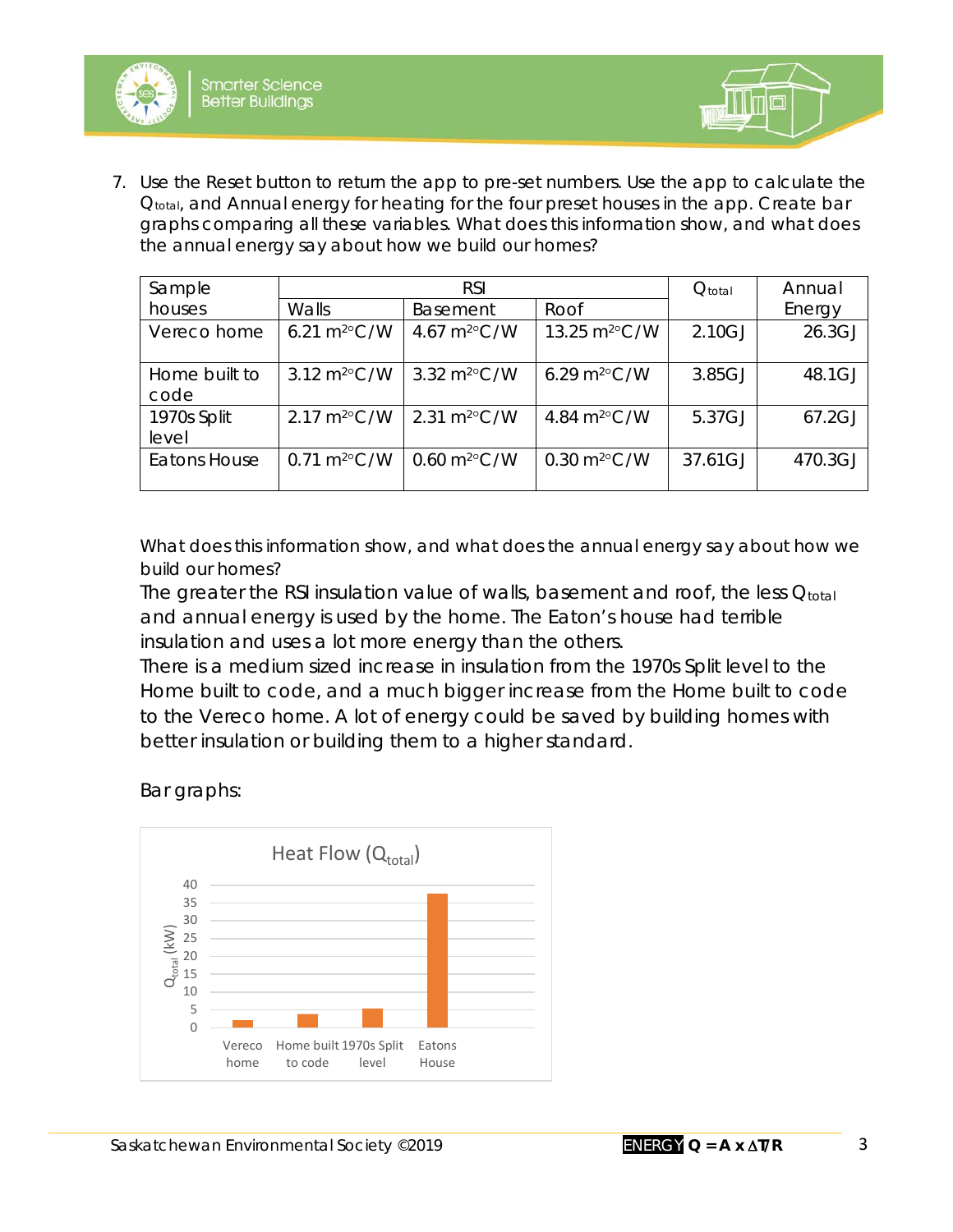





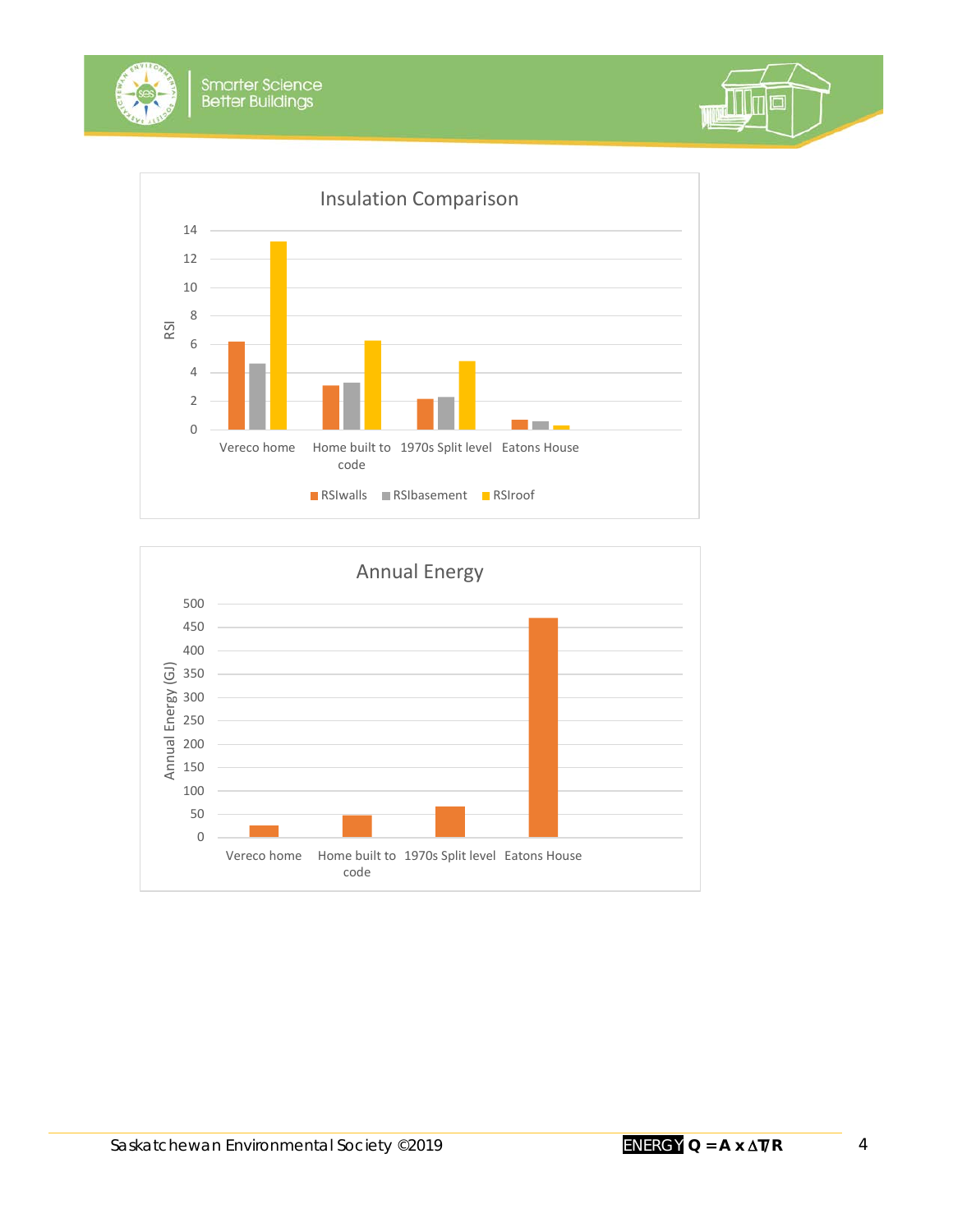



8. Use the Reset button to return the app to pre-set numbers. Take the information for the Saskatoon passive house (page 3) and apply it to the app. Use the size of the house (90 m2) and move the RSI buttons as close as possible to the passive house RSI values provided.

What is Q<sub>total</sub> and the annual energy?

*Qtotal is 0.79GJ, annual energy is 9.9GJ*

9. Looking at the Double Wall Construction information, and thinking about  $Q = A \Delta T/R$ , how does double wall construction reduce the energy consumption of a house? *Think:* Why does thermal bridging lower the effective RSI value (see below) of a wall? How does reducing thermal bridging reduce the energy consumption of the house?

*1. This wall has much more insulation than standard construction. 2. If you reduce thermal bridging by having an uninterrupted layer of insulation, you increase the effective R value. This reduces the amount of energy needed to heat the house, lowering Q.*

- 10. Use the Reset button to return the app to pre-set numbers. Use the app to find  $Q<sub>total</sub>$  for each of the 3 real estate listings below or look up others on your own.
	- For each listing, use the comparative size and age of the houses, with a constant thermostat setting to find Q. *Note: Older homes in general, have less insulation and draftier windows. Set the RSI based on the age the home was built.*

*If Tin at 20 and Tout at -20, then*

| • Built to code house      | $Q_{\text{total}} = 3.78 \text{GJ}$   |
|----------------------------|---------------------------------------|
| • Split level house        | $Q_{\text{total}} = 3.44 \text{GJ}$   |
| • Similar to Eaton's house | $Q_{\text{total}} = 32.72 \text{ GJ}$ |

• Now apply the size of the 1970's split level home but choose the preset RSI values for the *Home Built to Code*. What is the difference in energy use (Q?) What does this information tell you?